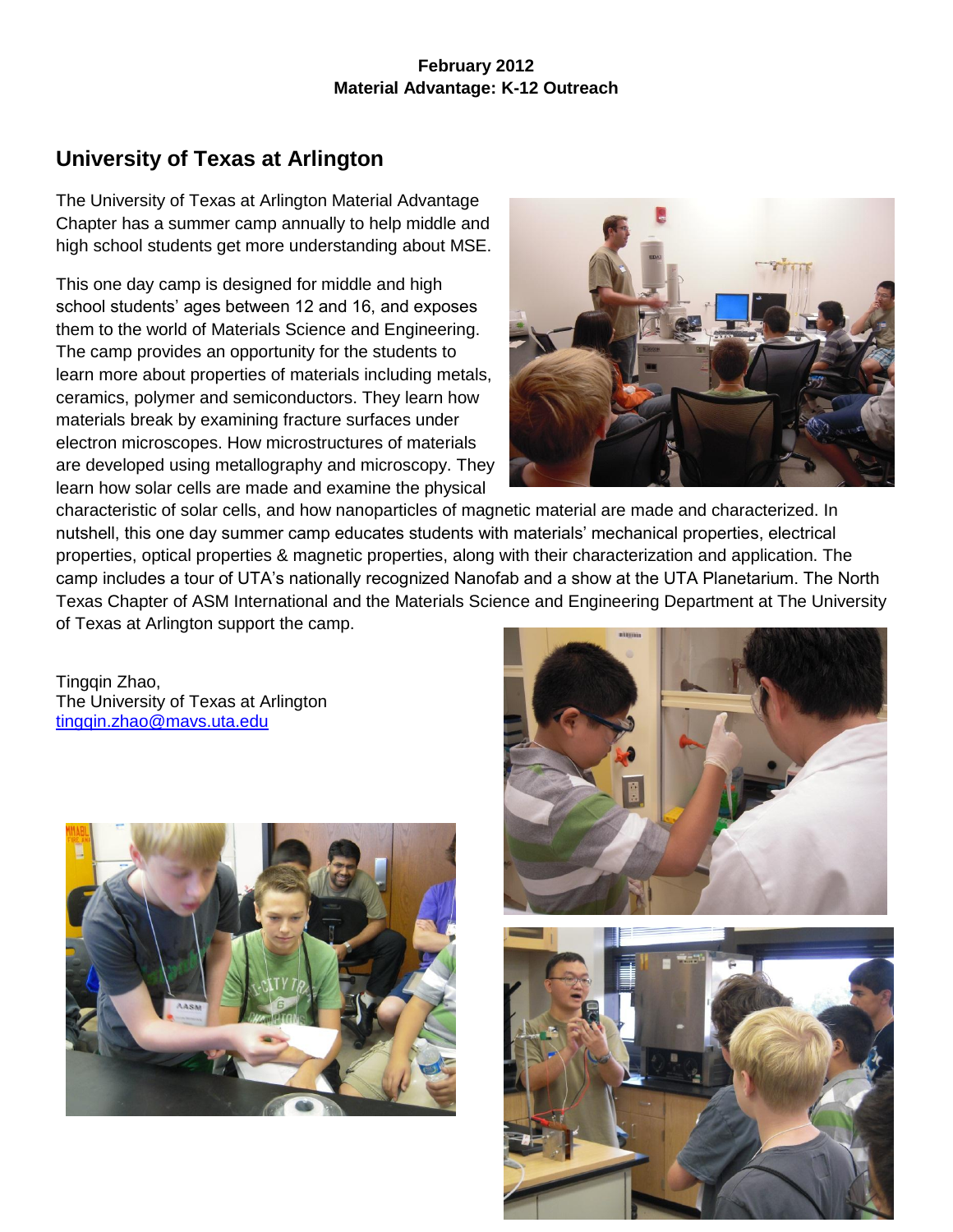## **Iowa State**

The Iowa State University Chapter of Material Advantage (ISU MA) prides itself on the outreach activities it provides and continually strives to teach open minds about the exciting world of materials science and engineering. Our chapter has an extensive set of demonstrations that quickly and effectively introduce new audiences to materials. Since an overwhelming number of Iowa State Materials Engineering students cite materials demonstrations as a major influence in deciding to pursue materials engineering, we understand the influence and importance of our demonstrations.

The outreach done by ISU MA can be split into three categories: recruitment, classroom, and special events. Our group is frequently asked by the university or the engineering college to perform our demonstrations on campus for prospective students. In most recruitment events demos are performed amidst personal conversations sharing information about the university as a whole, engineering in general, and specifically Materials Science. In the second category, ISU MA members travel to numerous schools across the state and the region giving presentations and helping with activities for students from early elementary through high school. There are thirdly numerous special events our chapter helps with. ISU MA does demonstrations for Boy and Girl Scouts, VEISHEA (an annual Iowa State University celebration), after school programs, summer camps, and many more. Although our group is frequently approached with opportunities for outreach, contacting groups and expressing an interest in performing demonstrations is also important to spread enthusiasm for Materials Science.

The overall goal is for the set of demonstrations to be both informative and fun for the level of the audience, whether explaining the concept of atoms for the first time or giving a more comprehensive view of the solid phase to upper-level chemistry students. To do this, the ISU MA kit includes demonstrations highlighting the differences and similarities between the four areas of materials (metals, ceramics, polymers, and electronics). The kit also highlights how different processing, structures, and chemical compositions combine to provide endless different materials. Some of the demonstrations performed are explained below; for a full explanation of all of the demonstrations ISU MA performs, contact Sam Reeve at [streeve@iastate.edu.](mailto:streeve@iastate.edu)

### **Steel Tempering**

Two pieces of steel drill rod are heated using a propane torch and quenched in water; only one of the two is then tempered. Audience members test and observe the high strength, but low ductility in the tempered rod and the opposite properties in the second rod. The ubiquity of steel in industry is discussed.